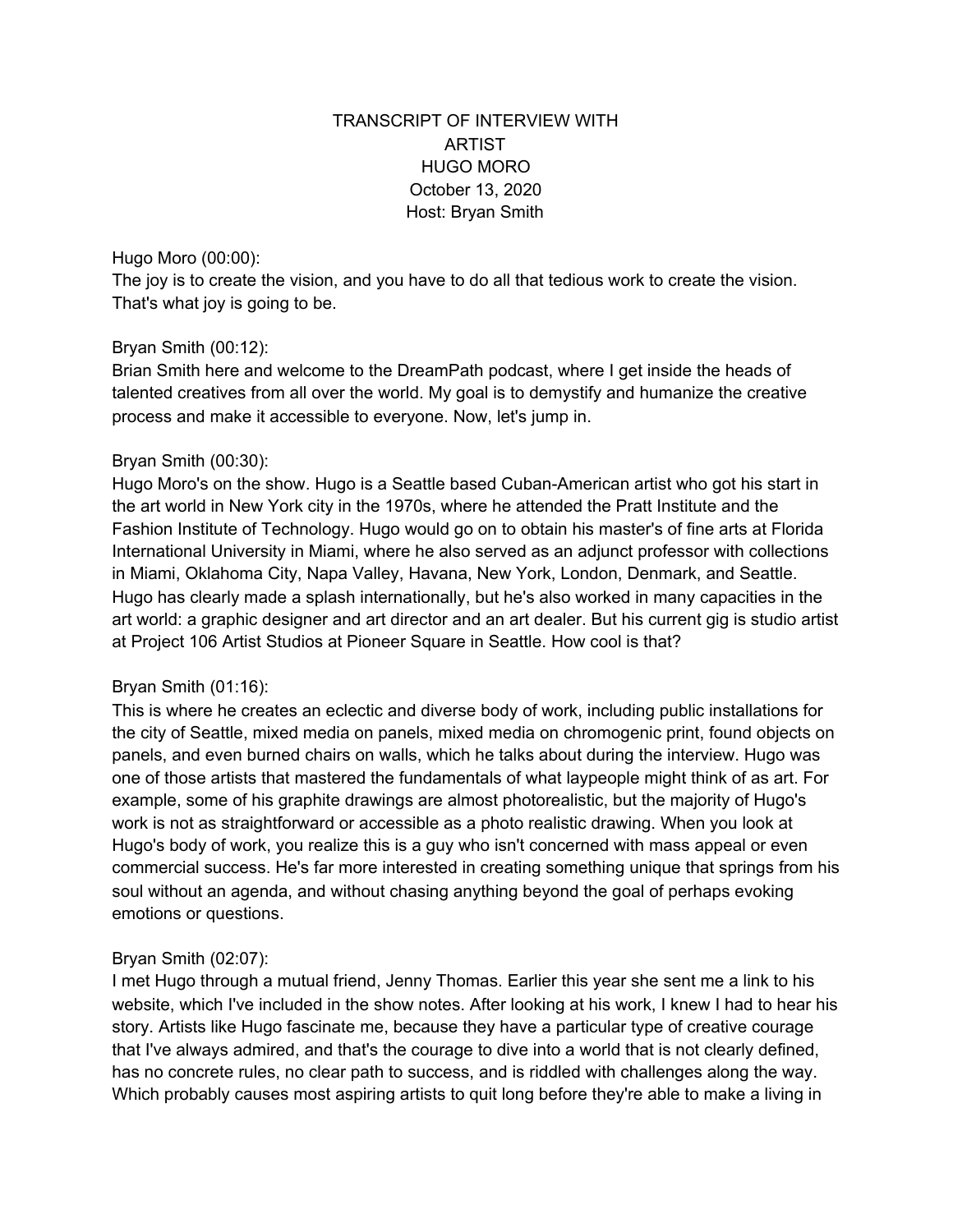the art world. So, without further ado, let's jump into my conversation with Seattle-based artist Hugo Moro. Thank you for making time for me, Hugo. I really appreciate it.

Hugo Moro (02:50): I appreciate being invited, Bryan.

Bryan Smith (02:52):

You know, we have a common connection. How I found you was through a common friend, Jenny. How do you know Jenny Thomas?

Hugo Moro (03:00):

I know Jenny through common friends. We meet regularly and that's how I met her and her partner Bea. So, I think since we arrived in Seattle six years ago we've met her pretty quickly, pretty soon after that. And she lives in the neighborhood.

Bryan Smith (03:19):

Do you live in your studio or is that just your workspace?

Hugo Moro (03:23):

No, I live on Queen Anne and I have a studio space on Pioneer Square. So, now I'm home.

Bryan Smith (03:32):

I looked at your studio space online and the street view of it looks really cool, but it looks dedicated just to artists.

### Hugo Moro (03:41):

Yeah. That's a whole area in pioneer square. There's a- I think it's called the TK building, it was established before I got here. It's live/work spaces for artists. And then For Culture, which is a local facility that handles grants that derive from certain taxes that are implemented, I think for hotels. So, they take those taxes and funnel them to artists or cultural activities, cultural facilities in the city. So anyway, that's where culture in my studio- It's right below that, or was right below that.

### Hugo Moro (04:25):

Through the crisis, the COVID crisis, it became really difficult to access the studio. And so I just recently informed my landlord that I was going to be leaving at the end of September, and I'm waiting to hear about a studio space in Georgetown. So right now I'm working from home best that I can. And a couple of- One project I'm doing is pretty dear too, it's a photography storytelling project. So that's kind of was adapted to be done from home this year. That's been going on for 12 years, in person, throughout the world. And this year when they chose Seattle as the host city, they had to adapt it to do it online. So we're dealing with all of these constant changes.

Bryan Smith (05:18):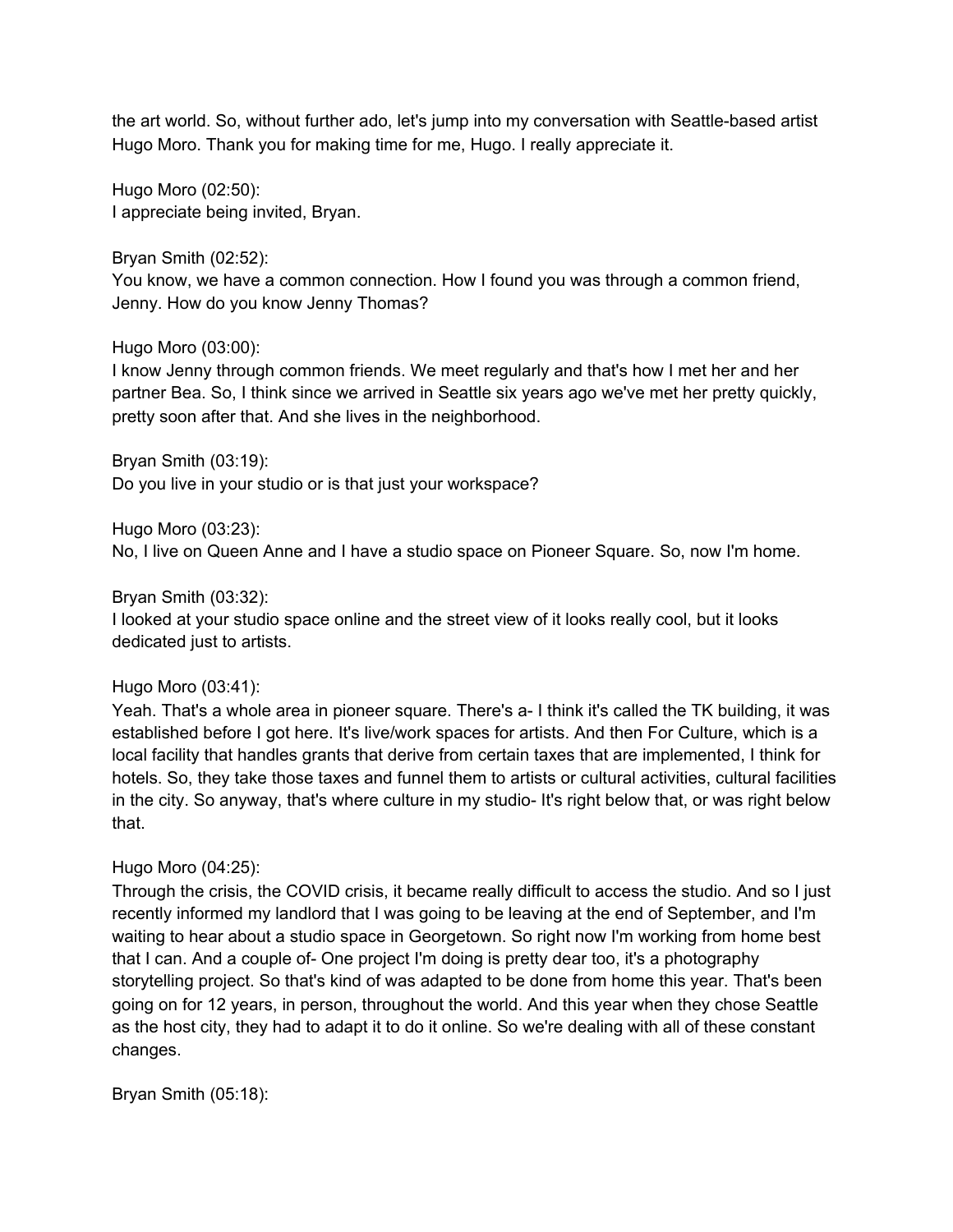What are your concerns, from a business standpoint and creatively, that COVID brings to the table for you as an artist?

### Hugo Moro (05:28):

Yeah. I rely on projects funded through the office of arts and culture and through grants that are facilitated through our culture. So, the one project that I had, that's been put on hold. It's a temporary installation, public installation project that's been not put on hold, but it's been pushed back. So, I don't know when I'm scheduled to do that. And so the funds that are going to be coming in from, that are now in play. I don't know when they're going to be coming in. I have a couple of solo exhibits next year, which have also been delayed and the time of them is also in play. So, my production for the shows has been also delayed.

#### Hugo Moro (06:19):

So this, of this uncertainty, I'm sure I'll have time to pull them together once I get the dates. But although those are not necessarily- Well, one of them is it's funded through a grant. So I won't have access to the second part of the grant until the exhibition has manifested, so that's another. And then paying for storage space, being between studios, costs of moving, and all of those things- Or sort of dealing with it as they come on a daily basis, like figuring out when to pack the studio and move it, waiting for the possibility of having the other studio become available. And how do I juggle putting it in storage, and then taking it back out of storage? So we're all kind of dealing with that level of uncertainty.

Bryan Smith (07:17): So, the office of arts and culture, is that what you called it?

Hugo Moro (07:22): Yeah.

Bryan Smith (07:22): Is that a city entity or a state entity?

Hugo Moro (07:25): It's a Seattle entity.

#### Bryan Smith (07:27):

Okay. So, I would imagine that the city of Seattle has a pretty big interest in making sure that it's sort of considered an arts hub, and that's why they're providing grants to artists to kind of keep them in the city and keep them creating. Is that one of the reasons why you see artists gravitating toward metropolitan areas like Seattle and Miami and New York?

#### Hugo Moro (07:51):

Yeah. I definitely- Personally, I've moved here from Miami and I think that here in Seattle these funds are much easier to access. I think I'm more proactive here in Seattle. So, I can say that those funds aren't always available in Miami, but here they definitely are. And yes, they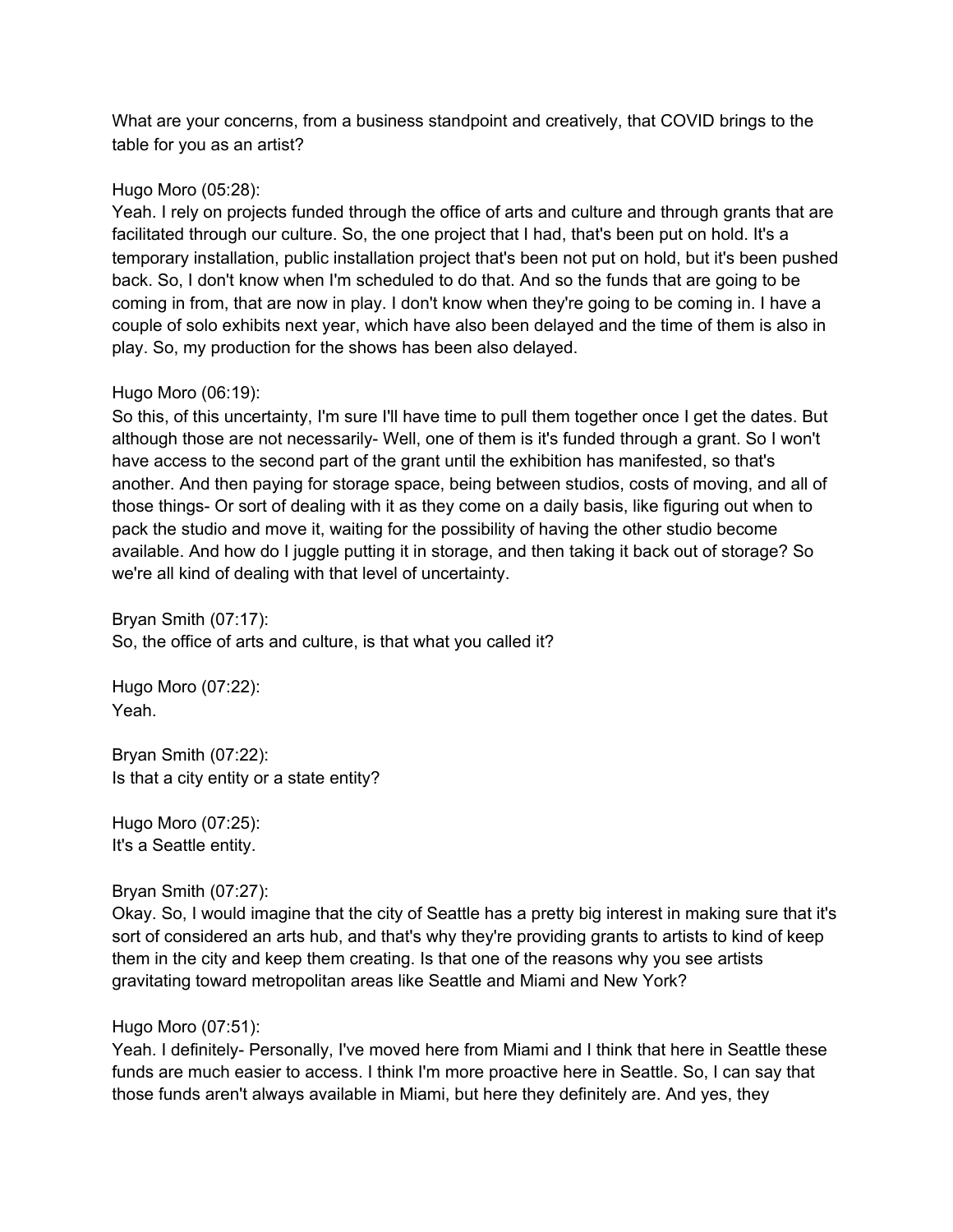definitely are available, because the city wants to foster artists living in the city. And I think that the mindset of the city is to engage artists more in a cultural worker kind of format, rather than-I'd say rather than one of the elements that I see more clearly here in Seattle is how the artists can engage in the community as a cultural worker. And so, the model that I'm understanding as I see it here in Seattle, is that a lot of these grants are geared to bring artists and art to communities that have less access to culture on a daily basis. So, I find that really interesting and rewarding to be able to make work that gets shown that way rather than a gallery, which is fine too, but it seems to have a larger purpose when you're putting it out in the public arena.

### Bryan Smith (09:28):

So in terms of the business of art, the business of art to me and to, I think, a lot of folks is a little opaque and hard to understand. Because when, for instance, when I walk into a gallery, just as a lay person- I'm not an artist, but when I walk into a gallery, I don't see a lot of transactions occurring. And I don't see what's happening. There's not a cash register. And I don't know how long those painting sit or those pieces of art sit and how much they go for. And it seems to be a really tough business, just a tough way to survive. Can you tell us more about just the business of art and what the challenges are and what the benefits are frankly too of having that different modality of surviving?

### Hugo Moro (10:22):

My first exposure to the art world was back in the eighties, in the East Village when there were a lot of galleries coming. Every storefront that was available, but a lot of low rent back then was being turned into a gallery. At night I started to do something with a partner. And I have no business acumen at all, this partner of mine was more aggressive. So basically, it was let's put on a show kind of thing. So later on, probably in 2005, I don't know... 20 years later, I became more involved in the art scene in Miami. And I got close to the gallerist and saw a little bit of what a gallerist does. And I mean, very social, very business, like I would imagine any other business. It's very aggressive and you have your clientele and you follow up, and you're constantly contacting the press to promote. And it's a heavy duty, PR heavy business.

Bryan Smith (11:38): It sounds like a hustle.

### Hugo Moro (11:40):

It's a hustle. It's definitely a hustle and you're hustling art and some galleries- Some of the people, the gallerists that I became familiar with, really loved art. And were doing contemporary, local artists, giving people opportunities, students out of college and artists from- In Miami, especially artists that were coming out of Cuba. So, it was a good market. I could see that. And generally the galleries really were ethical then and treated the artists fairly, as far as I could tell, and gave them a lot of opportunity. And that's one source of exposure and income for artists. It's difficult to have a gallery represent you. They want a certain reliability. As far as product and myself. I don't make art that way.

Hugo Moro (12:37):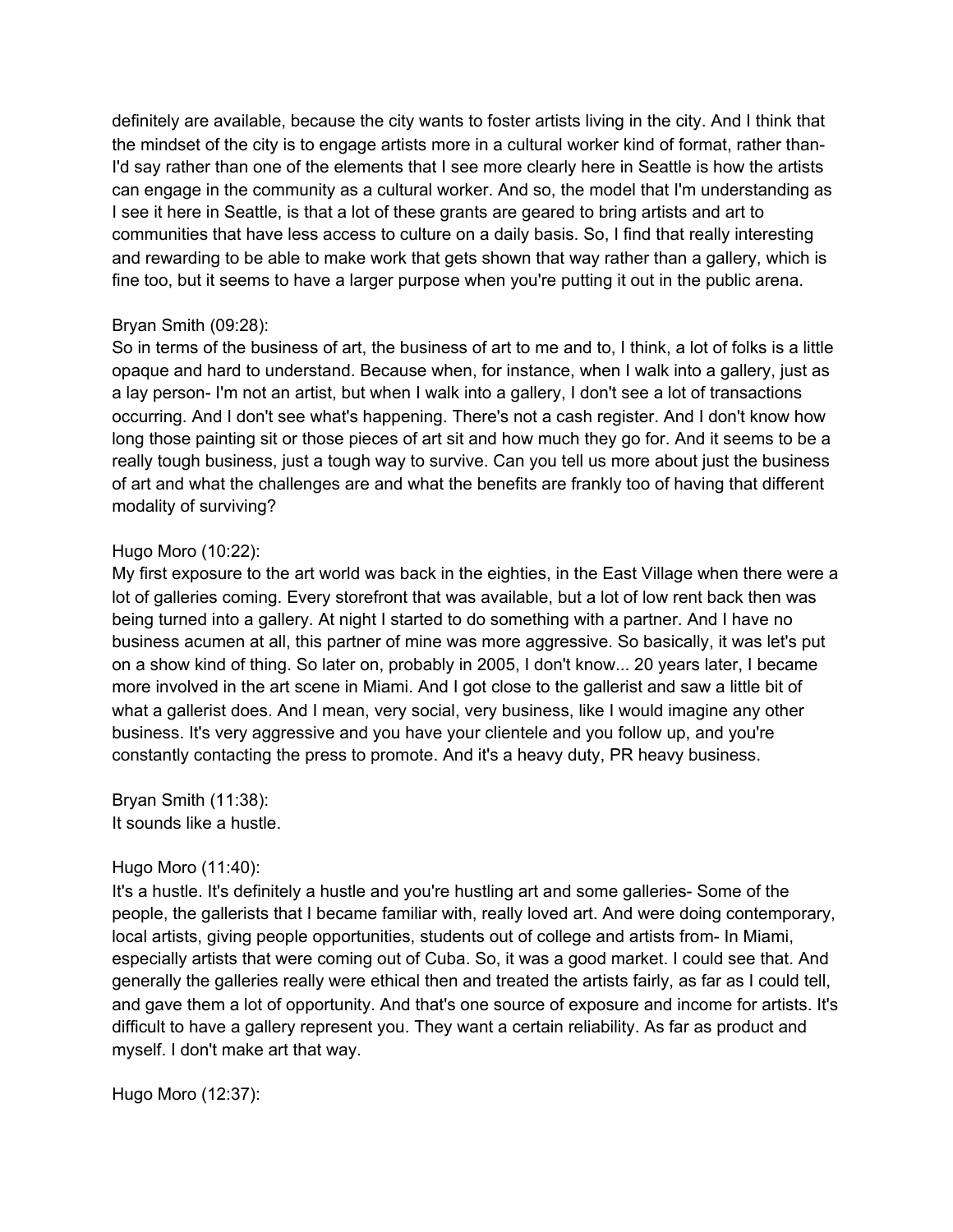My art varies a lot. It's not for the wall kind of art. It's not for above the couch kind of stuff that you buy to decorate your apartment, although it could be. It could be. I don't want to say my art is difficult because a lot of the artists say that and it sounds kinda weird. But yeah, burnt chairs hanging up there with burnt chairs on your wall, it's not something that everybody is going to go for. So that's something that the gallery wants and some galleries specialize in selling burnt chairs. I mean, they're that much interested in art that's risky or challenging.

Bryan Smith (13:20): Very specific.

### Hugo Moro (13:21):

Yeah. Yeah, so that's just one aspect. I mean, a lot of artists are educators. A lot of artists are educators and their main income comes from being art educators. A lot of artists have other side jobs, not necessarily having anything to do with art. Some industries that require a certain amount of creativity, some of us, I think, graphic design for many years. But then you have grants that are available and you have to be a good grant writer or be somehow versed in grant writing so you can apply for that residency too. They have stipends and selling work out of the studio. So, the sources of income are- You have to be very creative on that.

### Bryan Smith (14:16):

Yeah, I've noticed that you've done it all. You were adjunct professor, you were working at a gallery, you were doing graphic design. I mean, it sounds like you've done pretty much every form of income generation within the art world you've been in it.

Hugo Moro (14:34):

Well, yeah. I mean, when I came to United States when I was 12 and I kind of had this fantasy of what an artist was.

Bryan Smith (14:45): At the age of 12?

### Hugo Moro (14:47):

Yeah, I think. Well, maybe not at 12. I think when Picasso turned 90, maybe in '72, Life magazine put him on the cover. And I think that I had been exposed to some art before, Egyptian art was my thing, so I would go to the Metropolitan Museum of Art and be totally awe-struck by all of that beauty. But I really didn't know about the art world. And then I think it was right around when that Picasso Life cover came out, that- And it might've been- A lot of different things might have made- Run at that time. He was Spanish and it rang a lot of bells for me and I thought: Oh, that's something. And I think I was already being sort of like admired, because of my drawings in middle school and so I wanted to be an artist. But I think also the- I had no construct of how an artist made money.

Hugo Moro (15:55):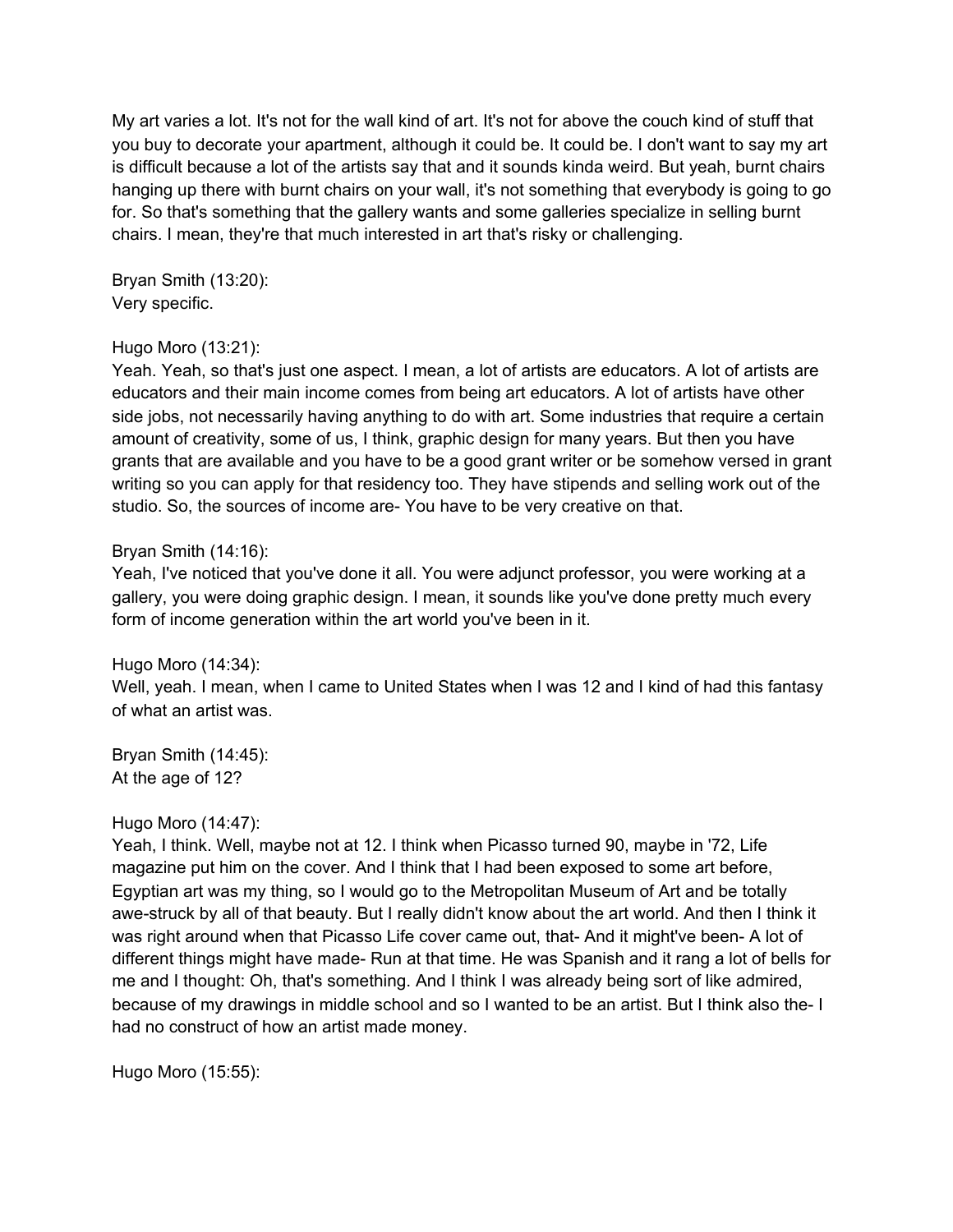I didn't really access mentorship or counselors, I was not into following a lot of instructions, let's just say. So the idea, I didn't really, wasn't able to integrate a lot of sort of logical wavs to make money doing art, how to proceed. So, I kind of gave up. I went to Pratt Institute, I didn't- I wanted to do theater art. I wanted to do fashion design. And I just thought: You know what? Somebody offered me a job doing graphic design, I think one of my mentors sort of led me in that direction. And so I did a lot of production art, art graphic design, for many years in different industries. And I work in advertising and then I did work in publishing and did a lot of work in educational publishing. And then when I moved to Miami, I decided to go back to school 'cause I hadn't finished my bachelor's degree back then. So, I went back, got a bachelor's, then decided that I really needed to know more about contemporary art. And I went ahead and went for the master's degree. And in between all those things, owning a gallery in the lower East Side, being back in school, doing a lot of TA work, teaching assistant work, and took care of the gallery curating shows. No, not curating really. It was more like being a preparator, designing the shows.

#### Bryan Smith (17:23):

So, let's go back a little bit. So age 12, this would have been early sixties, roughly?

Hugo Moro (17:29): Age 12 was... '66.

### Bryan Smith (17:32):

'66, okay. So, mid sixties, you move to a completely different country and you wind up in New York city, which is- I don't know that I could think of a more art-centered, crazy place grow up. How big of a culture shock was that to move from Cuba- Was it Havana, Cuba?

### Hugo Moro (17:55):

No, we lived in a small town in the center of the Island. It'd be like 20,000/30,000 people. I don't think- I'm going to say a lot of these things that kind of sound a little, sort of formulaic. I don't think I belonged there. I remember being very interested in film at an early age, a lot of reading... One of my aunts lived in the States since the mid fifties. So, I knew that there was another world. And so when we landed in New York, I don't know that I felt a lot different than some 17-year-old American kid ending up in New York, going to college. I think there was- Not knowing the language there was that kind of practical discomfort, but I just kind of think- I remember being at this new, cool place I was going to live in...

### Bryan Smith (18:59):

And you went right to art school didnt' you? Weren't you in a school for the arts right away?

### Hugo Moro (19:04):

Well, I went to a regular grade school. I was a couple of years back, so it was in the fifth grade and sixth grade and public school. And I went to junior high school, middle school, and that's when art teachers- Specialized art teachers and art classes, and the teachers started complimenting me, my drawing ability. And I picked up English pretty fast and I was very good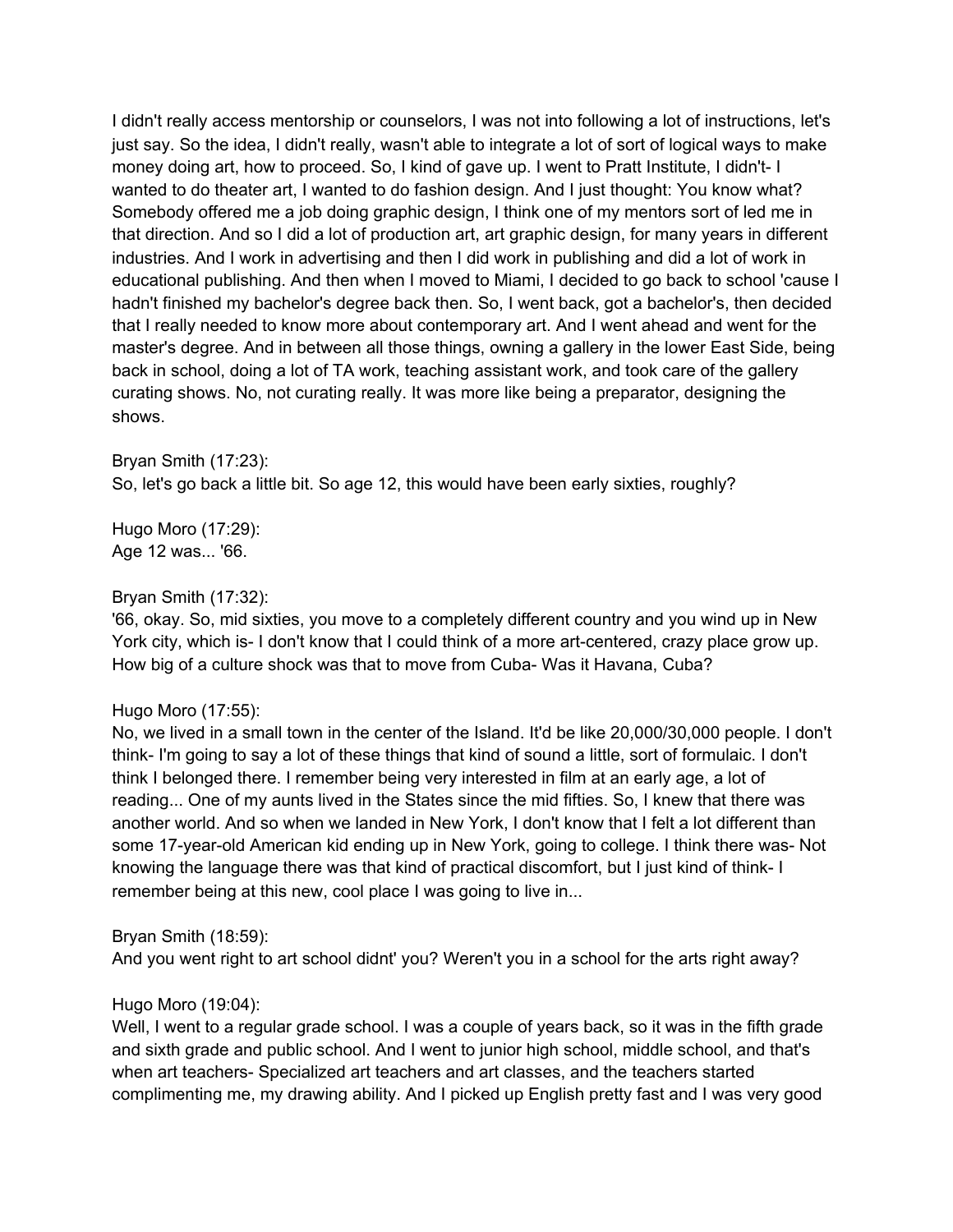at reading. So, I got moved along pretty quickly. But after being here three years in school, I got some kind of residency scholarship. Like the Brooklyn museum, my teacher Hope Irvine in the seventh grade, she's still around. I'm trying to track her. She really started talking about public art very early and was the first person I heard talking about public art from studio artists.

### Hugo Moro (20:00):

And she hooked up with Joe's Lights. Joe's Lights were the people that used to do the light shows at the Fillmore East. So I was like 15/16 and I was hanging out with these Joe's Lights guys on some basement on houses, and being backstage at the Fillmore East, watching these people do these slide shows. So that world is just kinda like- Walked into that world, but wasn't really in it. I was kind of in the periphery and then started working. And I did go to the high school of art design, I applied for high school and went to the high school of art and design. That's when the trouble started, because I liked nightclubbing a lot more than I liked going to school. And so, I applied to Pratt Institute, I got into Pratt Institute, but by then... What is it called it? The die was cast. I was not gonna go down that path.

Bryan Smith (20:57): What path is the Pratt Institute?

### Hugo Moro (20:59):

Well, the Pratt Institute path would have been getting a BFA in some sort of art discipline, fashion design or theater arts, and joining that industry as a full-fledged college graduate and following whatever path those people follow in those industries. I wanted to just make money and pay my rent and party. So that's what I did. And during those years, that's when I got into the East Village art scene, and that was a lot more- We're all kids, so there wasn't any sort of hierarchy. It was just all kids, in our twenties, putting up galleries. And some of us were very savvy and, and were able to promote some really good artists. And now they have- They're still very successful in middle aged and older.

Bryan Smith (21:55): You ever cross paths with Andy Warhol?

# Hugo Moro (21:57):

Yeah, I did. When I had our gallery on 11th street, there was an artist named Lady McCrady and she was British, and we met her and really liked her and gave her a show and she was good friends with Andy. And so Andy came to the opening and I only remember having a little conversation with him with... Alligators came up for some reason. I don't know why. So yeah. Yeah, those people, weren't hard to cross paths with, it was all very- Everything was happening below 14th street, so it's not a big area.

### Bryan Smith (22:35):

So, you said you got interested in film and what- Why do you think you never really went in that path? I mean you were in the heart of a city that, I guess, offered that as a possibility for you, but what- How did you end up where you are now versus in a more film-oriented world?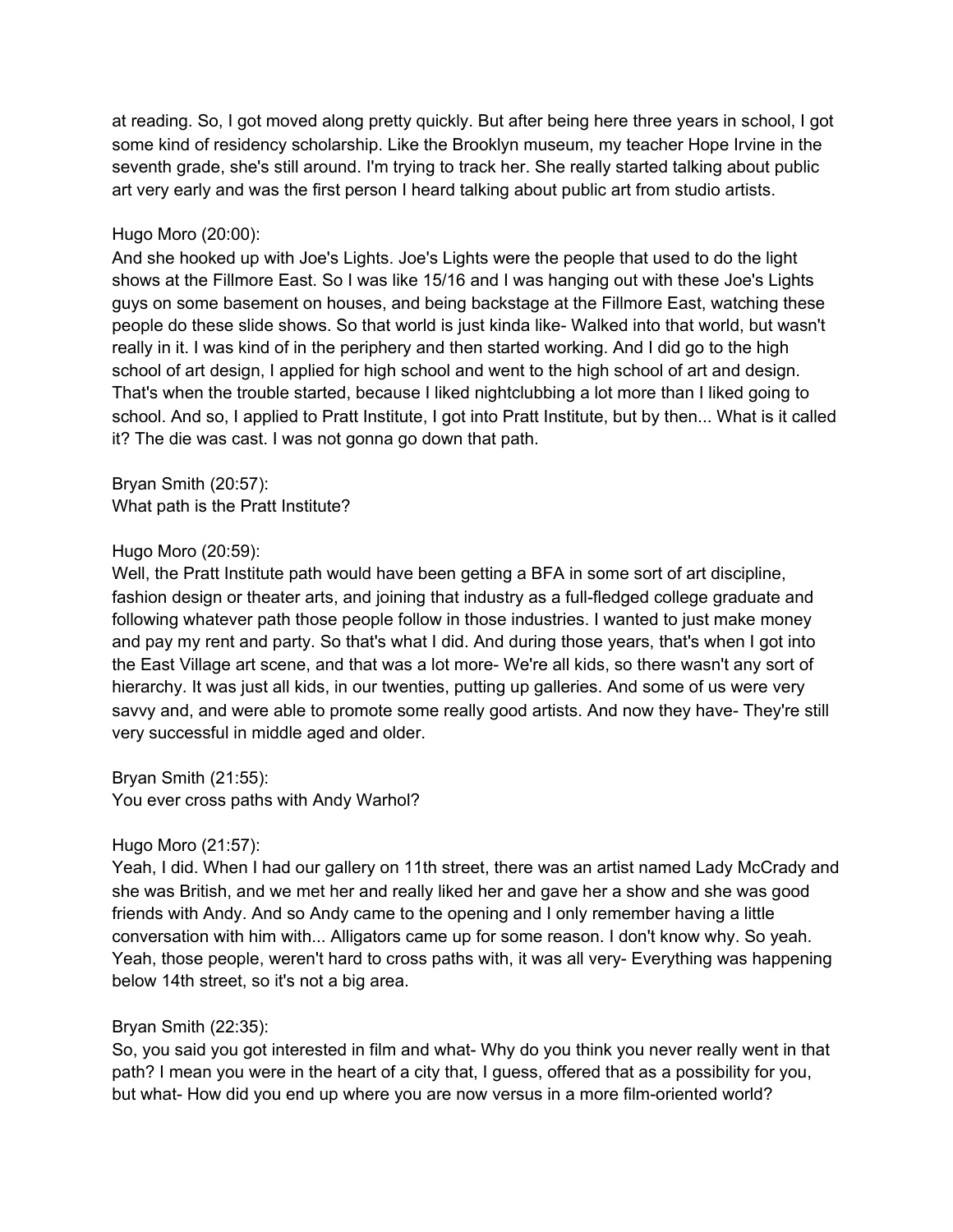### Hugo Moro (22:52):

Well, I mean, listen, I think when I sort of dismissed the idea of culture shock -just a couple of minutes ago- I think I still have culture shock and I think it takes the form of feeling still- At some levels feeling less than, feeling like an alien, feeling like an outsider. So, even though I did have access to those ideas then, I didn't feel like I belong in those places. I was very insecure. So, part of the of the whole acting out with not being resistant to following instructions, it's maybe that I even- That I didn't know the concept, what it meant to- I kept hearing people talk about mentors and I used to think that that was something that white kids have, not something that a Latin kid would have access to.

### Bryan Smith (23:53):

Do you think that your, your sense of not belonging stems from your socioeconomic background, the fact that you're Cuban, you were born in Cuba and spent the first 12 years of your life there. I mean, where do you track that sense of not belonging and how do you think that it has influenced your art?

### Hugo Moro (24:14):

I mean, definitely socioeconomic being a Cuban immigrant, although we were considered political refugees, which is a little higher up; privileged immigrants, just because we can be used as a commodified into the American antisocialist agenda. Which gave me a little bit- That knowledge gave me some sense of belonging and power, and knowing that I have been exposed to socialism and knew the rationale behind it and knew that that was not happening here. And so, I've always been very sort of wanting to be kind of bougie, but also having that socialist mindset of what's fair and socially just, right? But that didn't fit quite right. Or I didn't know that I could verbalize it. So the question was what kept me... So yeah, so being Cuba was kind of here or there. Being gay was an issue, there was a lot of- Even though I was very verbal about it and very out from an early age, there's always that sort of internalized phobia that affected how comfortable I felt around other people.

Bryan Smith (25:37): Yeah.

Hugo Moro (25:38):

There was all that shame attached to it. Or was in the seventies, even though it was...

# Bryan Smith (25:44):

Well, it's still to this day. I mean, I think it's still a battle to be accepted and to be- I mean, just the battle for equality is still happening, but yeah. To be gay, a Cuban immigrant, or refugee, but I would imagine you felt some sense of being fortunate to land in New York city where your identity is being accepted, more in New York city than it would in probably any other city in the country at that time.

Hugo Moro (26:15):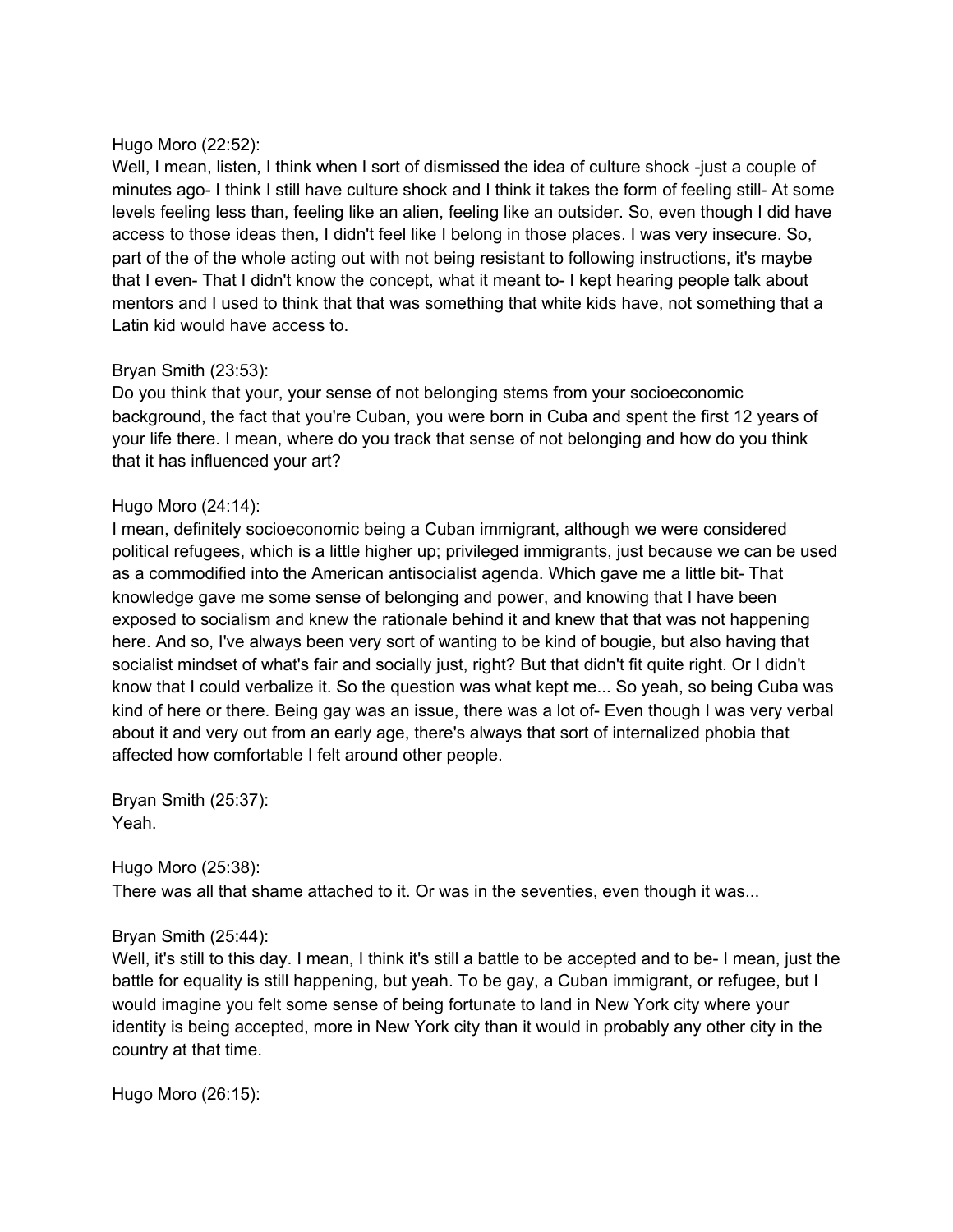Yeah. I think that I was coming out right around the time of Stonewall. I think I really- That was kind of like my last push out the door. I read something in the paper about the riots in downtown and there were homosexuals. And I think until that point, I didn't really know how large a community there was. So I don't know that I even thought about what was going on beyond New York, but I was very comfortable in New York, I think to the degree that a 16 year old can be grateful. I was grateful.

Bryan Smith (26:55): I don't know that they're that self-aware but yeah, possibly. 16-year-olds.

Hugo Moro (26:59): Yeah. I don't know. Later on I... And I do, I am very grateful

Bryan Smith (27:06): In hindsight, yeah.

### Bryan Smith (27:09):

As you may have noticed, there are great resources and advice mentioned in all our episodes and for many of them, we actually collect all of these resources for you in one easy place: our newsletter! You can go to dreampathpod.com/newsletter to join. It's not fancy, just an email about each week's episode, featured artists and resources to help you on your journey. Now, back to the interview.

# Bryan Smith (27:34):

So, it's interesting that you bring up this issue of socialism in Cuba and Cuban immigrants being used to, I guess, carry out this anti-socialist narrative. And the reason that it's interesting to me is that I have some Cuban friends and I know that I do a lot of reading- I'm kind of into politics and it's driving me nuts, the political culture that we're in right now. But it's odd for me to see Cuban Americans as political conservatives. And it seems to be more so with Cuban Americans than with other immigrants from other countries, that they tend to lean more conservative. Is it the anti-socialism aspect of it that you think drives them to that political party? Or what do you think that is all about? I've looked at your Facebook page, so I know where you stand politically, and I know you're not in that category. But I'm sure that you have friends that are from Cuba and family, and so you have a better sense of it than I do.

# Hugo Moro (28:38):

Well, I have ideas that I'm sure other people share with me, working to make money generation after generation, and creating some sort of business or industry is a fine thing. And that was taken from many, many Cuban families. And so there's a level of PTSD involved in that. I mean, I think that there's no question about it. I think that that capitalism really lulls you into stupidity by telling you that you're going to be a millionaire tomorrow; you too can be a millionaire. And I think Cubans, of all social stratums in Cuba, bought into that, because we were a colony of the United States. So, the idea of letting the rich get richer, because tomorrow I'm going to be one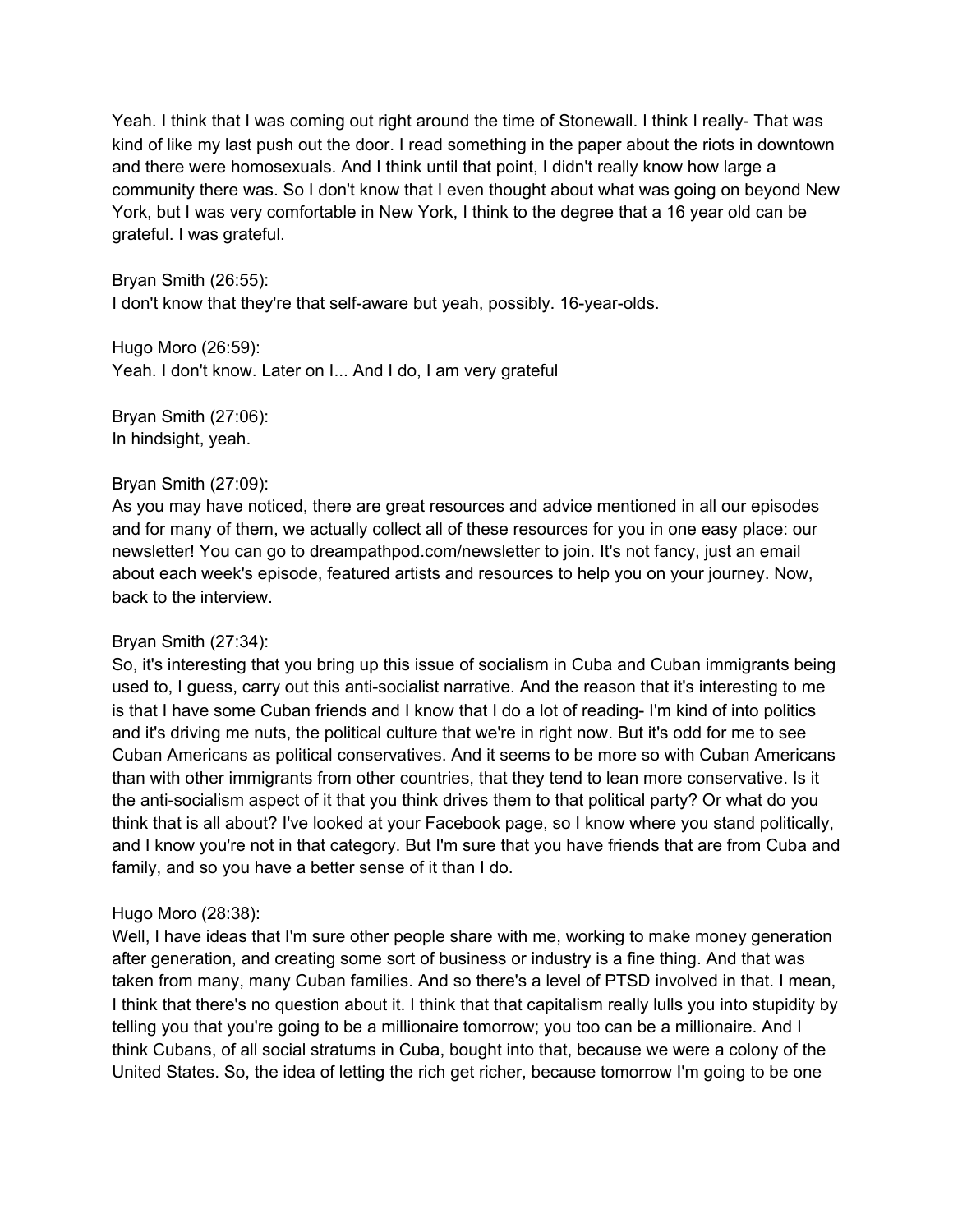of them. I think it's one of these ongoing problems with our society, right? And so that's been going on forever.

Bryan Smith (29:46): Yeah, the false narrative.

#### Hugo Moro (29:48):

Right. Right, and so they come here, the Cubans I mean, with a shared PTSD that even though they didn't lose millions, somebody they knew through the paper lost millions and it wasn't right. I mean, on some level, these people work for these things and whether they share them or not, it was their property. So it was a very sudden change. And even 1950s, the early people that are sort of upper middle class that came in the early sixties, they were traumatized. And they had the young children, those children were traumatized and their grandchildren were traumatized, and you still have a lot of that. And you have a lot of family loyalty where younger Cubans, less and less, but younger Cubans have that knee jerk reaction to socialism, because they're being loyal to their parents and grandparents. And it's very confusing. I mean, I think we're- I'm not a philosopher in sociology or something like that, but it's very complicated to unravel all this stuff and put it in a place where it has some sort of logical order of why things are the way they are. But greed I think it's the main factor.

### Bryan Smith (31:19):

Yeah. But I'd like to go back to this concept of not feeling a sense of belonging somewhere and how that may have influenced your art. And I'm going to go out on a limb here and speculate that lack of sense of belonging, or a feeling of not belonging, may have influenced your choices of mediums. Because you say maybe your art is not as accessible, because it's- You can't hang it on a wall. Or if you do it wouldn't be easy to hang a burnt chair on a wall. But you know, I'm looking at just the variety of mediums that you use and it isn't the type of art that you would see on amazon.com. Like: Oh, I need some art to decorate my house. I mean, you're making some choices that are not commercial choices, clearly. These are installations that you're putting in on fences and benches. You're creating panels that have multimedia on the panels. It's hard to define them. Do you think that somehow your lack of sense of belonging has driven you to those mediums? If that's a word or media choices?

#### Hugo Moro (32:31):

Yeah, it has to. I think that craft, whether it's like being very proficient and drawing or painting, that's what I was being taught at a school early on. And there wasn't a lot of exposure to contemporary art in the seventies in school. At that point there was- I remember a kid coming back from from college to talk to us in high school and telling us, "Oh yeah, you gotta go to this school, 'cause they teach you how to make money." I think he used that term, he used, "How to do things." And if you go to Pratt Institute they'll have you throw an egg off the roof and go down and talk about it. And this was in the mid seventies, so it was like: Oh, really throwing a egg off the roof?

Hugo Moro (33:30):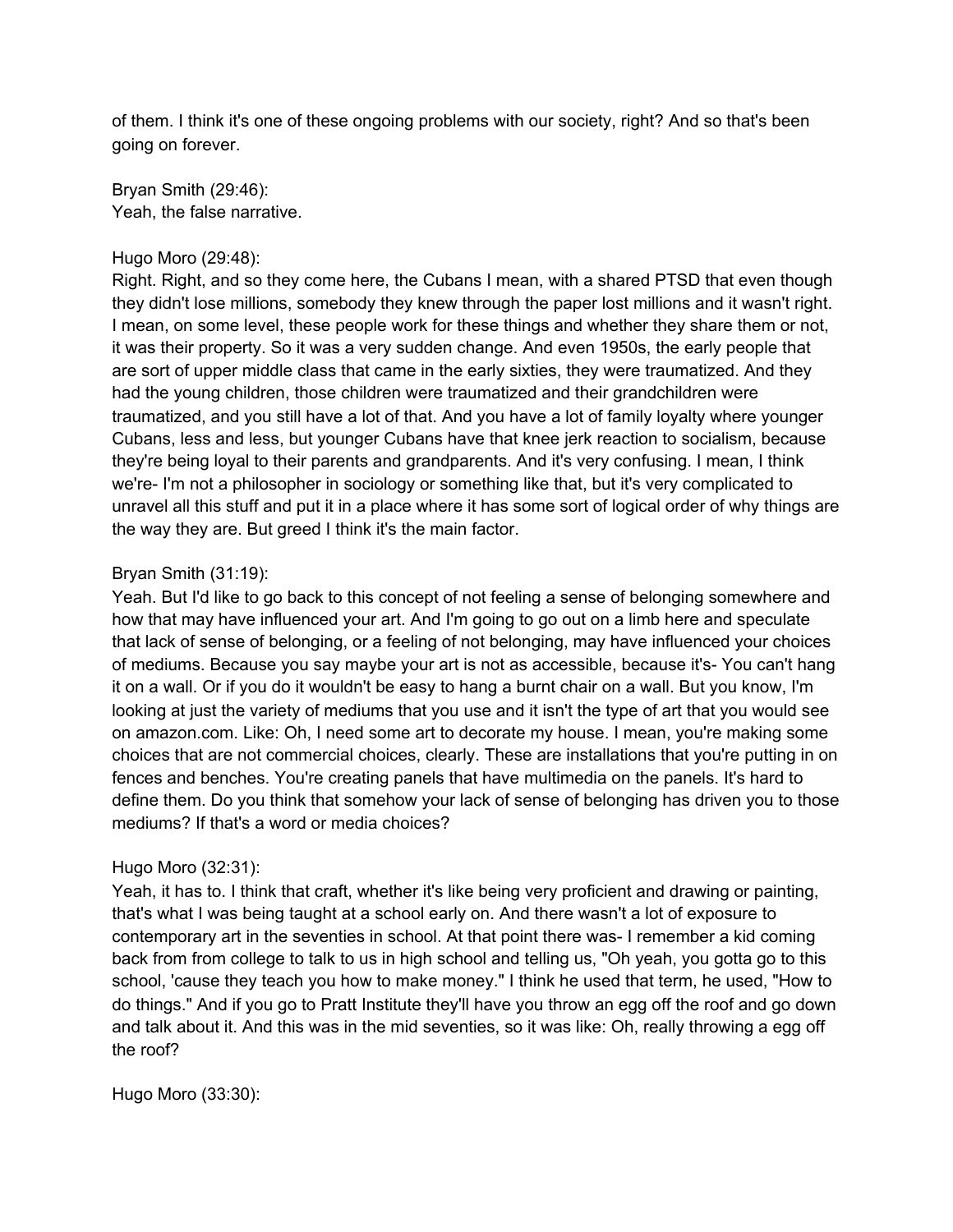I couldn't put two and two together, and I was somewhat aware of what contemporary artists were doing then, but mostly really I was in love with fashion then. So, I really wasn't aware of what was going on in contemporary art, but already then there was a whole bunch of people doing very controversial, against the grain kind of art that had nothing to do with- I mean, there were political statements and actions that people were doing then that I was not really aware of when. I went back to school and I was 45 I already knew about these people historically, but I really had no connection to contemporary art in 2003, I guess, is when I went back to school. And that's one of the reasons why I went back, was to get really familiar in depth with what the art world was all about.

### Hugo Moro (34:25):

But as far as rebelling against technique- And rebelling is kind of like a self serving kind of work. I'm really very lazy, and so it takes a certain love for technique and endurance. And I'm very good, I mean, I can do photo realist graphite drawings until my back gives out. And I will do it if I need something to say, if I need to say something in that medium. Because medium means something, 'cause everything means something, and I can use those symbols to add to the work. But as a form of rebellion over evolution, because I don't want to follow the sort of demand, let's say of the art market to produce something that's reliable for the gallerist or for the consumer. I want a Moro because he's reliable. I'm doing this to mainly make a political statement, it's like: Yeah, let's just do it as off the grid as possible, let's try and- Which in itself becomes a technique too, but it's one that I like more, how to be irreverent. And how to be irreverent in sort of coded ways, I liked that a lot.

# Bryan Smith (36:01):

Yeah. I notice that your graphite drawings are, I mean, some of the drawings are true photo realism. I mean, they're just striking how photo realistic they are. And I think what it does for me just as a lay person, 'cause I'm not- I've studied art in college a little bit, but I'm not an artist and I don't know that world. But as a lay person, when I see drawings like that on your website, I'm like: Okay, this guy knows- He knows how to draw. He has the fundamentals of a good artist. Like you show that drawing to anybody, they're like, "Yeah, that's great art right there," to a lay person.

# Bryan Smith (36:38):

So you have that foundation that allows you to venture into these areas, which are completely unconventional, like the jacket that you made. Which is probably, I would imagine, a homage to your love for fashion when you were younger. But that jacket is just, it's ornate, it's beautiful, and it looks like a one off, like this is not something that you do. This is not quintessential Hugo Moro. This is just something that you, on a whim, decided to pursue and you're able to do it because you have the core fundamentals that allow you to kind of stray and go on these frolics and detours comfortably. That's my perception anyway.

# Hugo Moro (37:21):

Yeah, I mean, that's right. I mean, I don't think- I mean, it works that way for me and that's my story. I- There are people making fantastic art that don't have that initial academic origins or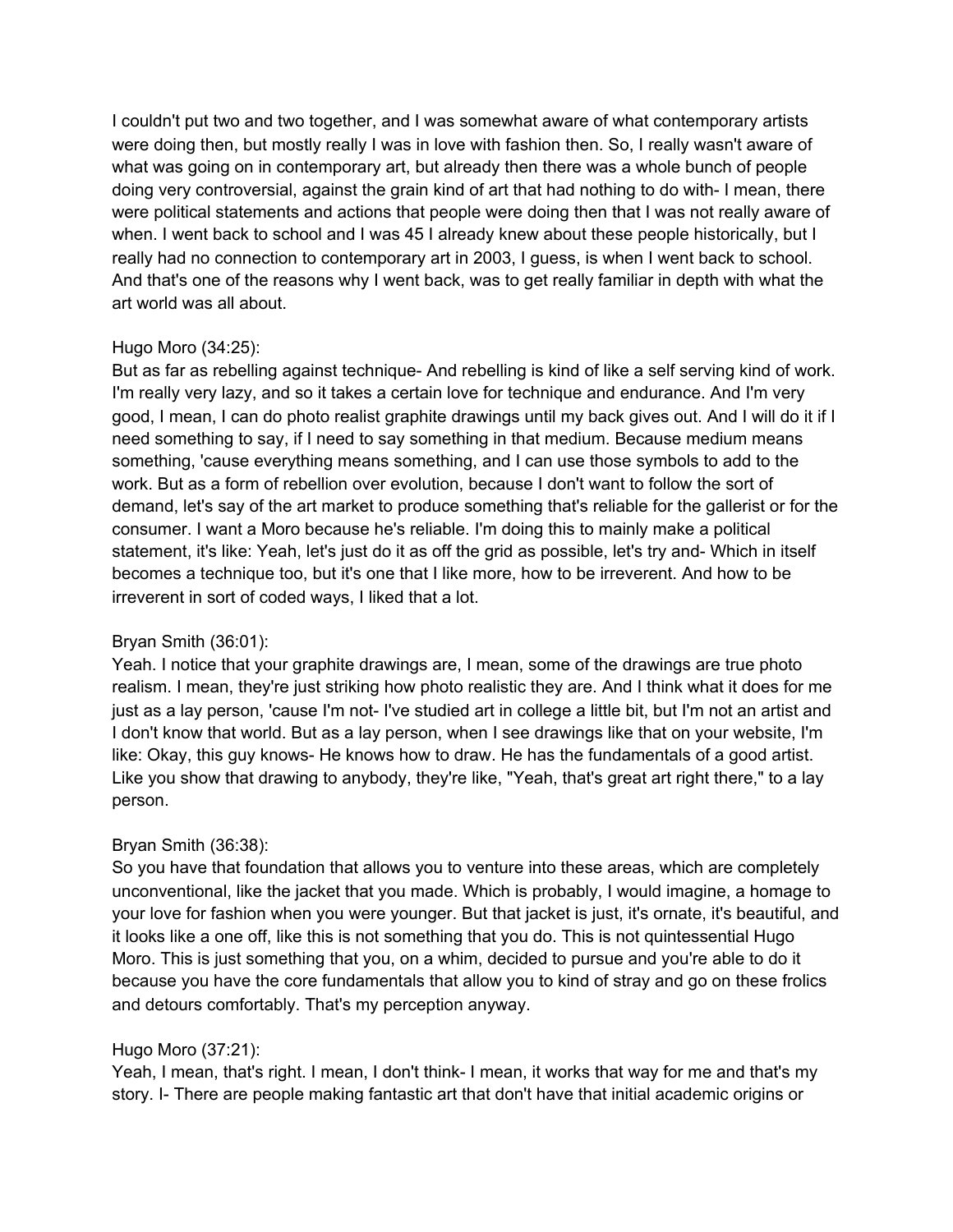background, and that's my- That's just the path that I happened to take. And no, I wish I- The thought was that sort of sense of self-empowerment or freedom didn't really manifest itself in me until like 15 years ago. That's when I started to really get familiar with what being an artist is today, that there are no limits unless you put them on yourself. And I liked that.

### Bryan Smith (38:16):

So, if you were going to be speaking to a high school class, high school art class, and these are graduating seniors and they want to be an artist, what advice would you give to them in terms of art school, where to live? And when I say art school, I mean, yes or no.

Hugo Moro (38:34): Right.

### Bryan Smith (38:34):

Where to live, how to find a community, how to find your tribe, how to find your voice and your medium?

### Hugo Moro (38:42):

Well, when I came back to school, that one thing that I tell people when I'm facilitating some art activity is: This teacher that I had Aramis O'Reilly, a Cuban man of color in Miami, who had just gotten out of graduate school. The age must have been in his late thirties, early forties. And it's something that he said, and I was already in my forties and I heard it, he said, "You're already an artist, you're not here to become an artist. You're already an artist." And so that is something that I would say to those seniors.

### Hugo Moro (39:27):

I've also heard something, that I can't attribute it to anybody right now, but it's like, "If you want to be an artist, don't do art, just go out and do whatever." Which is kind of a little hippy dippy or sort of existential or whatever, right? But it's- It kind of makes sense in a way. It's: Don't sort of put your nose to the grindstone with this endeavor to achieve this thing. Just chill and kind of try different things, because it's wide open. It's just totally wide open.

# Bryan Smith (40:09):

Well, it makes sense. I mean- I interviewed a screenwriter who recently passed away. Her name is Bettina Giolis, and one of her memorable quotes from our interview was that there's a story logic to life. And she's sort of a biographical screenwriter. So she wrote the screenplay for McFarland USA, with Kevin Costner, and all of these biographical movies, Bessie starring Queen Latifa. So what she's really interested in is the story logic of life, and the things that make sense from a story standpoint in life, to be able to put them on paper. And according to story logic, according to Bettina, whatever you chase runs away from you and whatever you run away from pursues you. So the best approach in life is to be, and to not get too wrapped up in chasing something or running away from something, just be. And it sounds like what you're- The advice that you got from that teacher and that you're giving to this hypothetical class of high school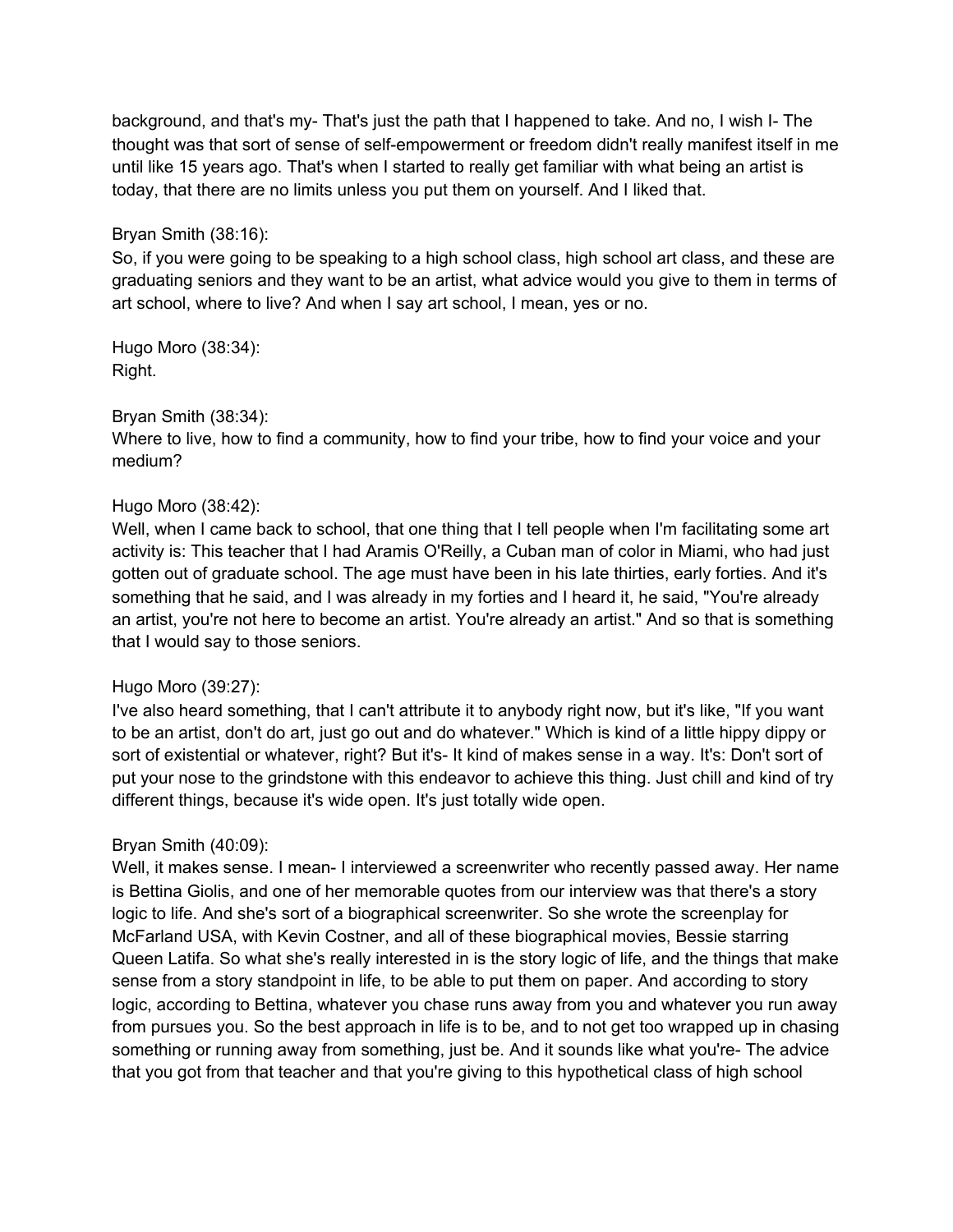students, is to not chase something too hard, because at that point you are no longer an artist. You're a pursuer of something, you're a pursuer of a concept of art. Is that a fair statement?

## Hugo Moro (41:26):

Yeah. Makes a lot of sense. I mean, that resonates with me even today. There's a lot of times when, in your daily sort of thoughts, you kind of see yourself pursuing achievements. I mean, that's just part of life. There are not- On every element, every situation has a part of it. But when it becomes- When that's in the forefront, then it doesn't feel right. It doesn't feel good, because the joy- And I'm not saying, "Oh, I'm in the studio making plastic flowers, that's so wonderful." But the joy is to create the vision, and you have to do all that tedious work to create division, but that's where the joy is going to be.

# Hugo Moro (42:25):

Yeah, if you get recognition and somebody goes, "Whatever..." Like this. This is pretty special for me. This is a big pat on the back for my ego. It's like: Wow. But I just came out of the sky. When I find myself- I still find myself grinding my wheels about what I'm going to get out of it. That doesn't feel good, because that's kind of comparing myself to a situation where I wouldn't get anything out of it. And then I'm comparing.

### Bryan Smith (43:01):

Yeah. I think we all do that. I mean, the choices that we make can be transactional or they can be organically just flowing from a different place, a place that's just...

Hugo Moro (43:14): Right.

# Bryan Smith (43:14):

This is working. I wanted to talk to you, you were open to share your story with me, and whatever synergies flow from that, great. And I think that's just something that we all struggle with, because it's hard not to compare yourself. And I do it with other podcasters. I look at their show art and I look at their guests and: How did they get that interview? And: Look at my download numbers. And it's- But if you just do- If you approach it from the standpoint that, I love talking to and connecting to people who are working in the art world, and it's like, if all I get out of this is just this conversation and it doesn't even make its way into the podcast universe, it's still a gift. So, that's a good conversation. Now, what are, as an artist who is doing this full time, all in, what are the parts of your day, week or month that really bother you? And you could you-If you had a choice, they would not be part of your day, week, or month. And conversely, what are the things that you most take joy in doing?

# Hugo Moro (44:25):

So, when we moved to Seattle, we were very fortunate to buy into a co-op, a building that had a lot of deferred maintenance and the only way that I could see moving it forward so that my, our investment wouldn't suffer, was to get on the board and control everything. And so that's been in my life for the last five years, dealing with a huge project. Well, for me, 22 unit apartment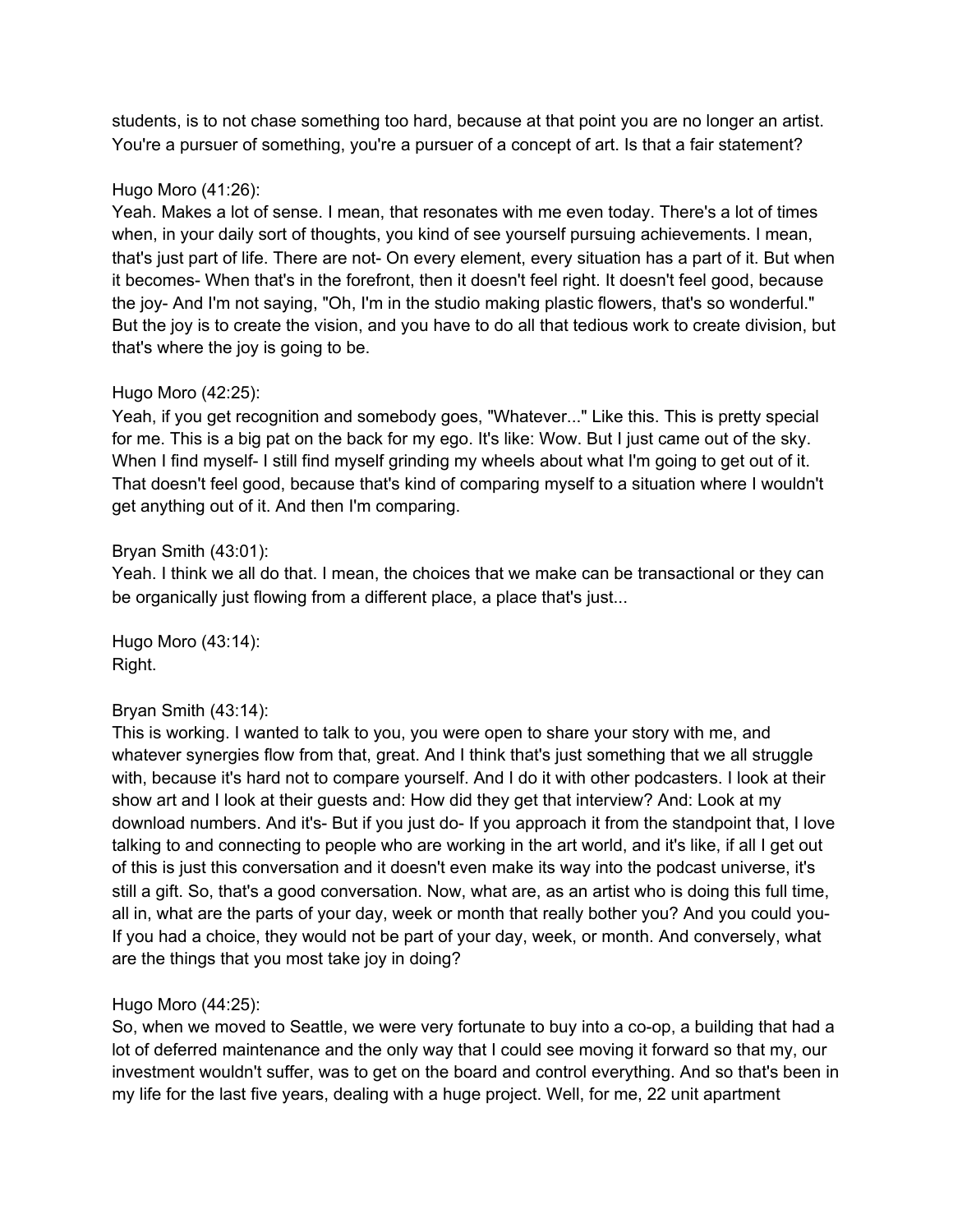building that needs all new siding and new windows to have some really disagreeable- And by that, I don't mean disagreeable in a sort of personal way. I mean, they don't agree with me, neighbors. And so that has been a totally painful experience. I mean...

Bryan Smith (45:21): It sounds like it.

#### Hugo Moro (45:22):

I got used to having that in my life. The thing that I love about it at the same time, it's that we are in the most beautiful spot that I've ever lived in, overlooking Elliot Bay. It's like paradise.

Bryan Smith (45:38): That's a great neighborhood, too.

#### Hugo Moro (45:40):

Great neighborhood. It's right adjacent to Kenner Park, and we have a puppy, so that's all the good stuff that comes with these five years of pain. And we have a great garden, and that'd been abandoned, and we're revitalizing the whole garden. So, that is the joy in my life. That is really where I get my pleasure. And then the artistic work, the artists manifesting these ideas that are- When I get a piece and I can look, sit back and look at it and go, "Oh shit, that's good. That has some really good qualities to it." And then a colleague comes by and tells me something about it, where she acknowledges what I'm hoping other people see. It's like that kind of makes my world stop a little bit.

Bryan Smith (46:34): Right.

Hugo Moro (46:37): That's a high. And you can be high all the time.

Bryan Smith (46:40):

The high you're referring to is sort of the confirmation of, you've made something that you were excited about, but when you see someone else confirm that it is indeed special, that's the high?

Hugo Moro (46:53): Yeah.

### Bryan Smith (46:53):

So the last question I have for you is, what projects are you currently working on and are excited about that listeners can look forward to seeing, maybe in the next six months to a year?

### Hugo Moro (47:07):

Okay, this is where I show you my book. Well, yeah, I've been really fortunate the last... Since we moved to Seattle, I mean, I'm so grateful to Seattle and art culture here. The way that the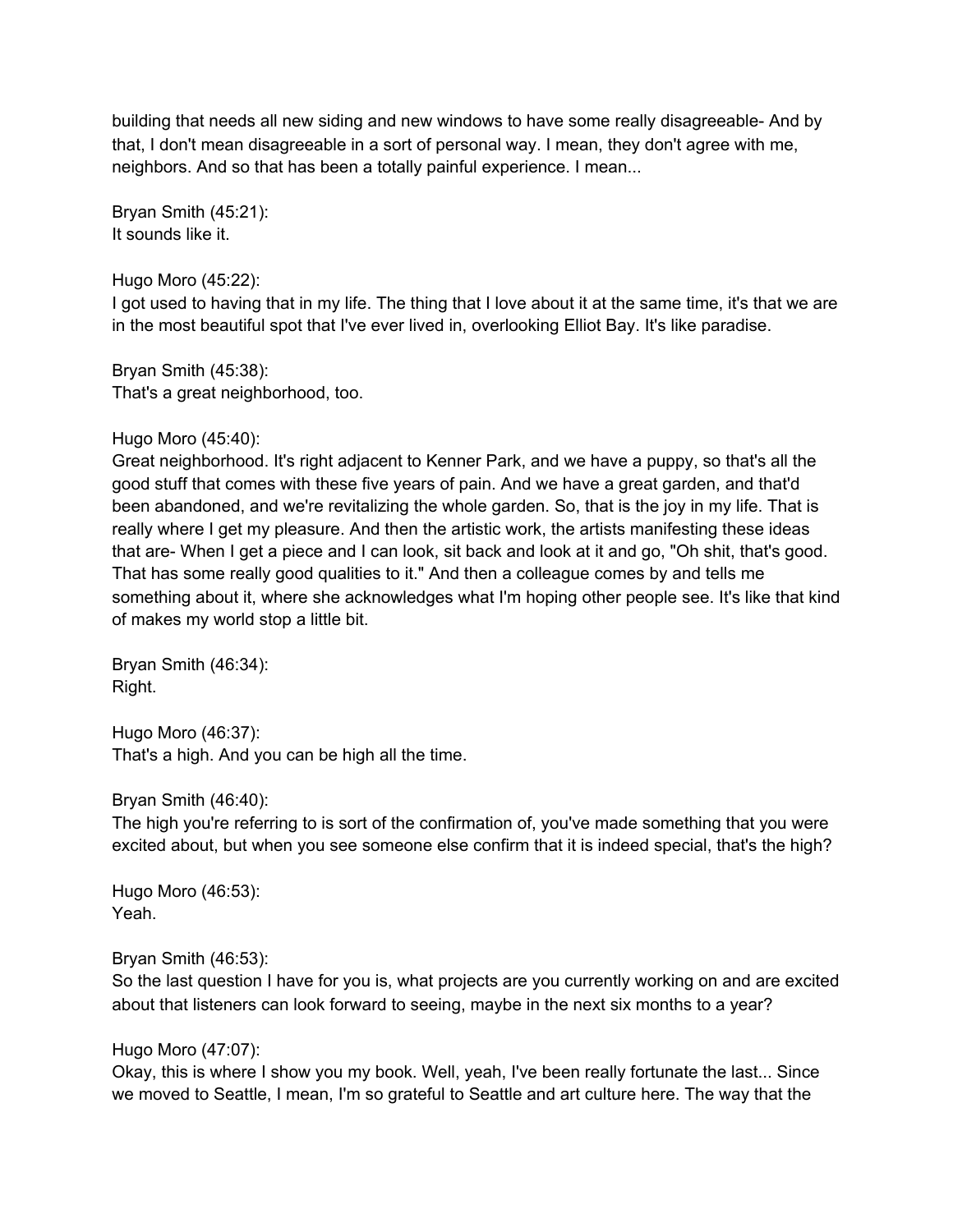government, the local government supports the arts. And so, out of that, I have a solo show coming up, a method gallery where I am creating a garden out of plastic bottles; single-use plastic bottles, a very lush- Well, the visual, the projection is that it's going to be extremely lush, sort of like The Wizard of Oz when it goes color, environment, immersive that you go in and walk into and be sort of seduced by how beautiful it is. While it's made actually of single-use plastic that is a horrible pollutant. And I've been working on these chairs that I am manipulating to create some sort of ideas of conversation or communications.

### Hugo Moro (48:22):

And so that is going to be a solo show at the 4Culture gallery sometime next year. The city is building, I guess the department of infrastructure facilities, they're building a tunnel along from Fremont to Ballard and out to the water to channel stormwater, they're building a 20-foot tunnel-A 24-foot surf conference top, and for that they have a grant. They have given grants to about a dozen artists to do temporary art instalations on the fencing around the construction sites. And mine is going to be over in Ballard by where Fred Meyer's is. There's already an artist there. And it's a very elegant installation that they've already put up. And I think mine is going to go up after that one comes down. I'm also working on a project through the Gates Foundation, it's the project that has been done worldwide now.

### Hugo Moro (49:29):

And it's longterm AIDS survivors, or HIV positive individuals. The project is called Storytellers for Change that is through positive eyes, and it is through the Elizabeth Taylor AIDS Foundation. And Seattle is going to be housed at the Gates foundation. Some exhibition hall that they have over there. So, I'm working with 12 Seattle individuals who are HIV positive, and we're doing storytelling. We're developing these seven to nine minute presentations talking about what our experiences have been. And also- And that's going to be married with photography, and we're being facilitated with the photography with a couple of really good photographers, one gentleman from South Africa. Anyway, they're just wonderful people, the whole group of them, and we're doing the whole thing. I think I touched on it earlier. We're doing the whole thing through Zoom where they would have, they used to have intensive weekend workshops. Now we're doing it over three months on Zoom. So, that's challenging, based on going slow we're depending on media to move the project along. So, I have quite a full plate.

### Bryan Smith (50:56):

Yeah, well, it's a lot of exciting projects going on and coming up this year and next year, if you could send me any links you have to those projects, I'll put them in your show notes when your episode launches. And listeners who are interested in Hugo's work can go to his website, which is hmoro, M-O-R-O dot M-E, that's M as in Mary, E. And I'll put that website in the show notes. Hugo, thank you so much for sharing your story with me and spending so much time talking about your journey. It's been fascinating.

Hugo Moro (51:33): Well, I feel very honored.